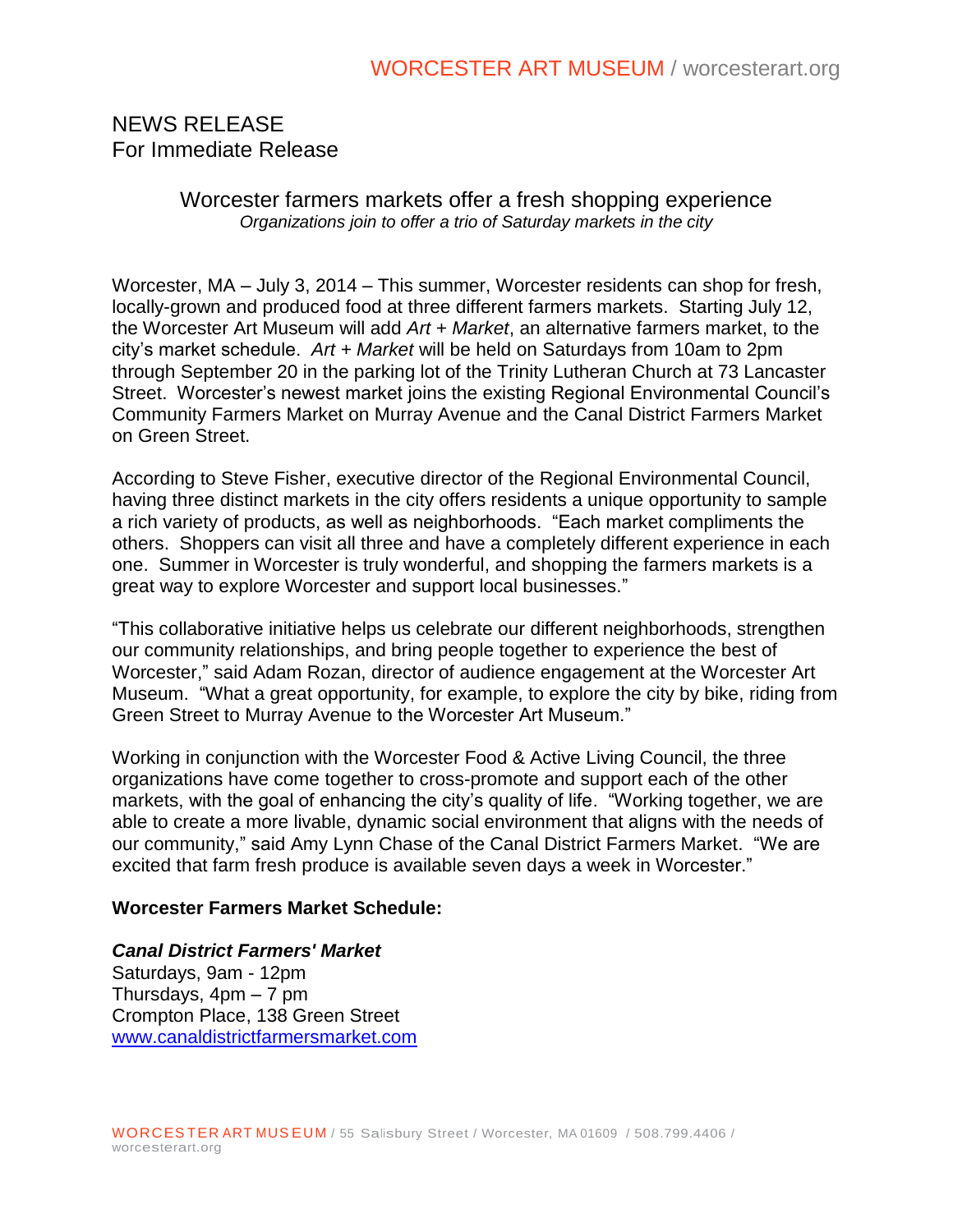Market includes local produce, organic produce, bouquets from a local flower farm, a fish share, locally raised meats, eggs, vegan and gluten free goods, local wine, plants, sprouts, herbs, chocolates, gourmet cupcakes, homemade pasta, baked goods, goats milk soap, tea's, alpaca goods and real alpacas, candles, local handmade goods, dog treats, pre-packaged specialty items, cooking demos, maple syrup, honey, BBQ sauce, coffee, a coffee lounge, live music, yoga classes, Italian Ice, horse and wagon tours, and food trucks.

#### *Community Farmers Market* **– Regional Environmental Council**

Saturdays, through November 2, 10am-2pm Fuller Family Park, 104 Murray Ave Mondays, through October 8, 9:30am-2pm Beaver Brook Park, 306 Chandler Street [www.recworcester.org](http://www.recworcester.org/)

Shop for fresh fruits, vegetables, meats, and eggs produced on area family farms, as well as local urban farms. Enjoy live music, face-painting, and hands-on activities in the Kids' Zone. Purchases support healthy food access for everyone through their 50% off EBT/SNAP purchases program and jobs for area youth through their YouthGROW urban agriculture program.

#### *Art + Market –* **Worcester Art Museum**

Saturdays, 10am-2pm Trinity Lutheran Church parking lot, 73 Lancaster Street <www.worcesterart.org>

*Art + Market* features art, crafts, locally-grown and produced food and wine, live music, and cultural organizations. Pets are welcome in non-food areas. Free book exchange (take a book/leave a book) is held weekly. Shoppers receive up to six "WAM Buck" coupons with market purchases; coupons can be used toward admission to the Worcester Art Museum on that day. *Art + Market* is sponsored by Fallon Health United Bank; media sponsor is Worcester Magazine.

*Art + Market* dates and themes:

**July 12 -** New & Used **July 19 -** Nature & Animals **July 26** - African & African American Appreciation **August 2 -** LGBT/PRIDE **August 9** - Worcester Youth Groups **August 16** - Words, Books, Reading **August 23** - Health & Wellness **August 30** - Art & Architecture **September 6 -** Asian & Asian American Appreciation **September 13** - Eco-Friendly **September 20** - Worcester Makes Art!